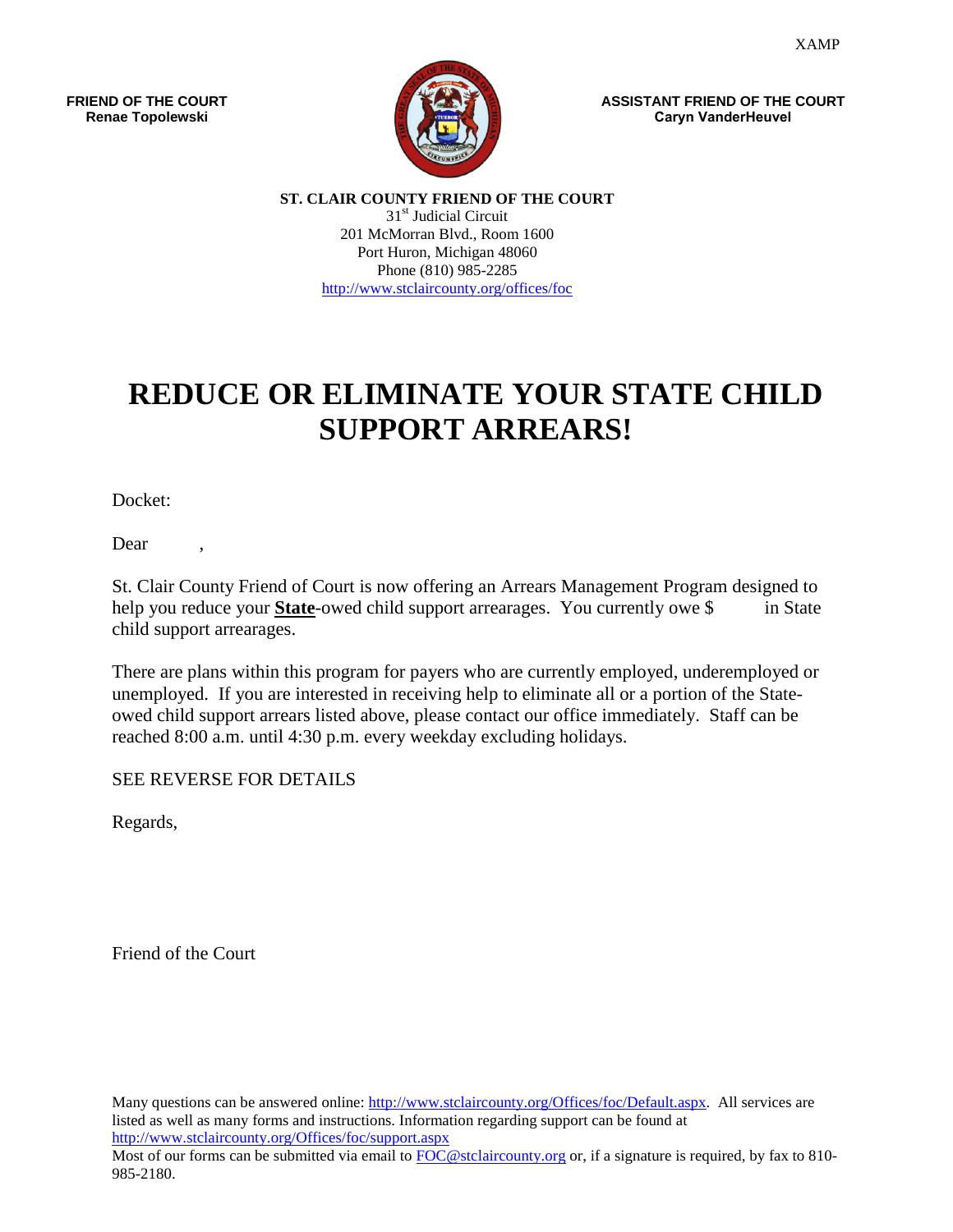## **Arrears Management Pilot Program**

### **REDUCE OR ELIMINATE YOUR STATE CHILD SUPPORT ARREARS!!**

The St. Clair County Friend of Court is excited to offer you participation in the State's Arrears Management Program intended to help you reduce your State owed child support arrearages. The three facets of the program are described below. If you are interested in participating or learning more, please contact your child support enforcement worker.

CAROTS (Compromise Arrears in Return for On-Time Support)

- For the steadily employed
- Credit toward State arrears after registration and first payment
- Additional credits after the first 3 months of regular payments
- Continued credits after your  $6<sup>th</sup>$  month of regular payments,  $12<sup>th</sup>$  month,  $18<sup>th</sup>$  month, and  $24^{\text{th}}$  month.
- Up to 100% of eligible State arrears could be eliminated.

#### Lump Sum

- A payment of \$1000 or more will be matched dollar-for-dollar in credit toward State arrears.
- If you owe less than \$1000 in State arrears, you can pay equal to the amount you owe to pay toward the other parent and the State will eliminate their arrears.
- If you owe only State arrears AND less than \$1000, you can pay  $\frac{1}{2}$  and the other  $\frac{1}{2}$  will be eliminated.
- If you pay  $\frac{1}{2}$  of ALL arrears on your case, 100% of State arrears will be credited.

Arrears REDUCED (Arrears Reduced/Discharged Under Circumstances of Extreme Difficulty)

- For payers experiencing an extreme hardship
- Homelessness
- Unemployable due to disability, criminal history, etc.
- Currently receiving SSI or SSD
- You have custody of the children on your case
- You can show that medical bills are causing a financial hardship
- Etc.
- Up to 100% of eligible State arrears could be eliminated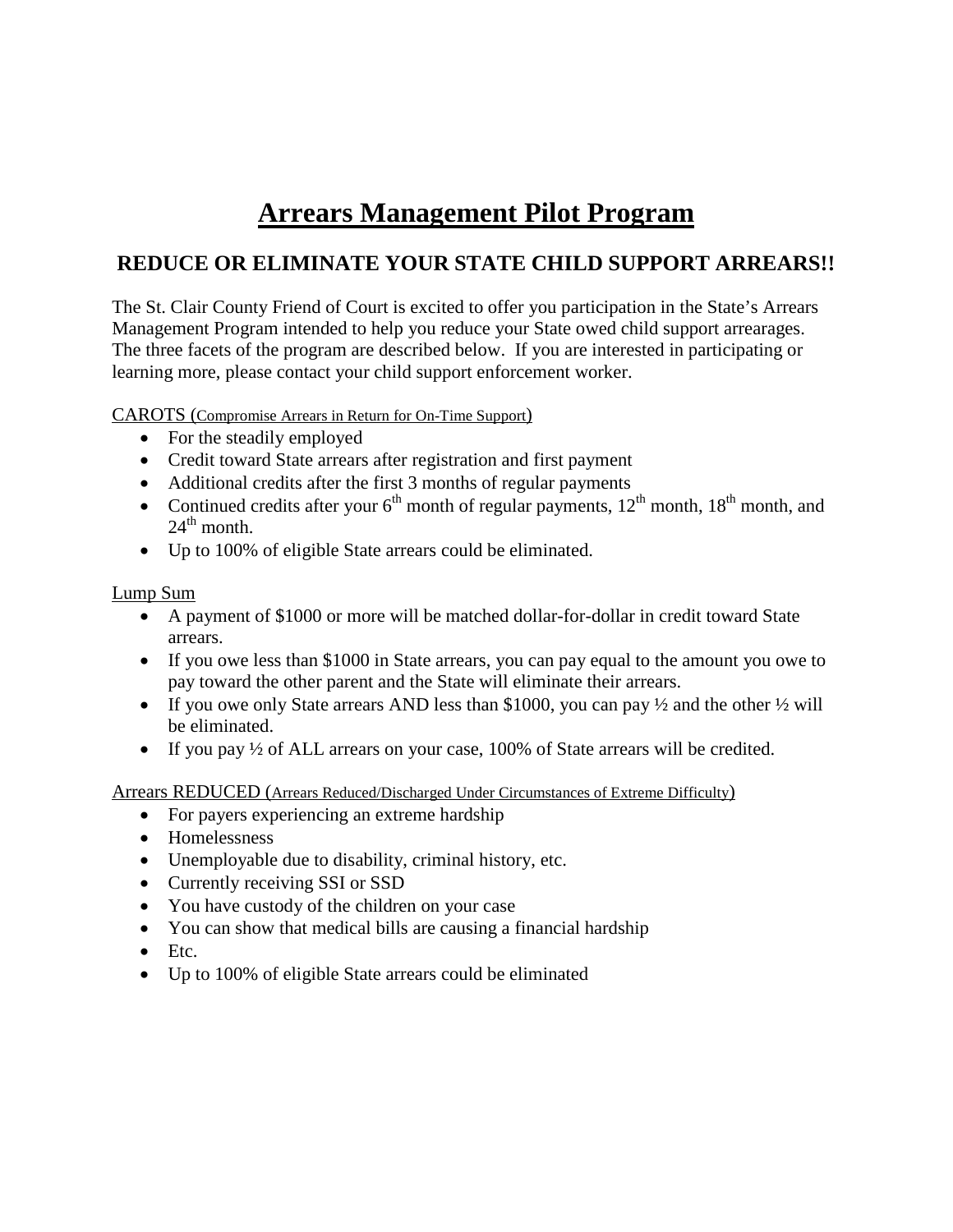#### **ARREARS MANAGEMENT QUESTIONNAIRE**

\_\_\_\_\_\_\_\_\_\_\_\_\_\_\_\_\_\_ v \_\_\_\_\_\_\_\_\_\_\_\_\_\_\_\_\_\_\_ Docket Number: \_\_\_\_\_\_\_\_\_\_\_\_\_\_\_\_\_\_\_\_

Child(ren): \_\_\_\_\_\_\_\_\_\_\_\_\_\_\_\_\_\_\_\_\_\_\_\_\_\_\_\_\_\_\_\_\_\_\_\_\_\_\_\_\_\_\_\_\_\_\_\_\_\_\_\_\_\_\_\_\_\_\_\_\_\_\_\_\_\_\_\_\_\_\_

**Instructions: You must fill in the form completely, using N/A wherever the information requested does not apply to you. If you are claiming a hardship, you must provide proof of your claim (ie SSI benefit verification, detailed medical restrictions from your doctor, proof of past-due medical or other bills, etc). This form will be used to assess your situation and place you in the appropriate Arrears Management Program to eliminate up to 100% of your State-owed debt.**

#### **PERSONAL INFORMATION**

| Name    | Date of Birth | Social Security #   |
|---------|---------------|---------------------|
| Address |               | <b>Phone Number</b> |

#### **YOUR SITUATION**

**List who lives with you in your household, including children**:

| Name | Age | How related? | Is he or she employed or<br>earn income? |
|------|-----|--------------|------------------------------------------|
|      |     |              |                                          |
|      |     |              |                                          |
|      |     |              |                                          |
|      |     |              |                                          |
|      |     |              |                                          |
|      |     |              |                                          |

| In your living situation, do you: $($ ) Rent; $($ ) Own; or $($ ) Other – explain:                                                                                                                                                                                                                                                                                                                                        |                                         |  |  |
|---------------------------------------------------------------------------------------------------------------------------------------------------------------------------------------------------------------------------------------------------------------------------------------------------------------------------------------------------------------------------------------------------------------------------|-----------------------------------------|--|--|
| Do you have any other child support cases: $( )$ Yes; $( )$ No. If so, how many _______                                                                                                                                                                                                                                                                                                                                   |                                         |  |  |
|                                                                                                                                                                                                                                                                                                                                                                                                                           |                                         |  |  |
| How much can you pay in current child support \$                                                                                                                                                                                                                                                                                                                                                                          | /month.                                 |  |  |
| Please select your highest level of education:                                                                                                                                                                                                                                                                                                                                                                            |                                         |  |  |
| () some high school                                                                                                                                                                                                                                                                                                                                                                                                       | () two-year college (associates)        |  |  |
| () high school diploma/GED                                                                                                                                                                                                                                                                                                                                                                                                | () four-year college (bachelor's)       |  |  |
| $( )$ some college                                                                                                                                                                                                                                                                                                                                                                                                        | () graduate degree (master's, J.D, PhD) |  |  |
| Are you currently:                                                                                                                                                                                                                                                                                                                                                                                                        |                                         |  |  |
| () employed () full-time () part-time () unemployed                                                                                                                                                                                                                                                                                                                                                                       |                                         |  |  |
|                                                                                                                                                                                                                                                                                                                                                                                                                           |                                         |  |  |
|                                                                                                                                                                                                                                                                                                                                                                                                                           |                                         |  |  |
|                                                                                                                                                                                                                                                                                                                                                                                                                           |                                         |  |  |
| If unemployed, why? $\frac{1}{\sqrt{1-\frac{1}{2}} \cdot \frac{1}{\sqrt{1-\frac{1}{2}}}}$                                                                                                                                                                                                                                                                                                                                 |                                         |  |  |
| If unemployed, are you receiving unemployment benefits? ( ) Yes ( ) No                                                                                                                                                                                                                                                                                                                                                    |                                         |  |  |
| If no, why not? $\frac{1}{\sqrt{1-\frac{1}{2}}}\left\{ \frac{1}{2} \right\}$                                                                                                                                                                                                                                                                                                                                              |                                         |  |  |
| Have you been incarcerated in the past? $( )$ $Yes ( )$ $No$                                                                                                                                                                                                                                                                                                                                                              |                                         |  |  |
| If yes, please list approximate start and end dates:                                                                                                                                                                                                                                                                                                                                                                      |                                         |  |  |
|                                                                                                                                                                                                                                                                                                                                                                                                                           |                                         |  |  |
|                                                                                                                                                                                                                                                                                                                                                                                                                           |                                         |  |  |
| 3) Start: $\frac{1}{\sqrt{1-\frac{1}{\sqrt{1-\frac{1}{\sqrt{1-\frac{1}{\sqrt{1-\frac{1}{\sqrt{1-\frac{1}{\sqrt{1-\frac{1}{\sqrt{1-\frac{1}{\sqrt{1-\frac{1}{\sqrt{1-\frac{1}{\sqrt{1-\frac{1}{\sqrt{1-\frac{1}{\sqrt{1-\frac{1}{\sqrt{1-\frac{1}{\sqrt{1-\frac{1}{\sqrt{1-\frac{1}{\sqrt{1-\frac{1}{\sqrt{1-\frac{1}{\sqrt{1-\frac{1}{\sqrt{1-\frac{1}{\sqrt{1-\frac{1}{\sqrt{1-\frac{1}{\sqrt{1-\frac{1}{\sqrt{1-\frac{$ |                                         |  |  |
| If you have been incarcerated, is it hard for you to find employment because of previous jail,                                                                                                                                                                                                                                                                                                                            |                                         |  |  |
| prison, or probation sentences? () Yes () No                                                                                                                                                                                                                                                                                                                                                                              |                                         |  |  |
| Explain:                                                                                                                                                                                                                                                                                                                                                                                                                  |                                         |  |  |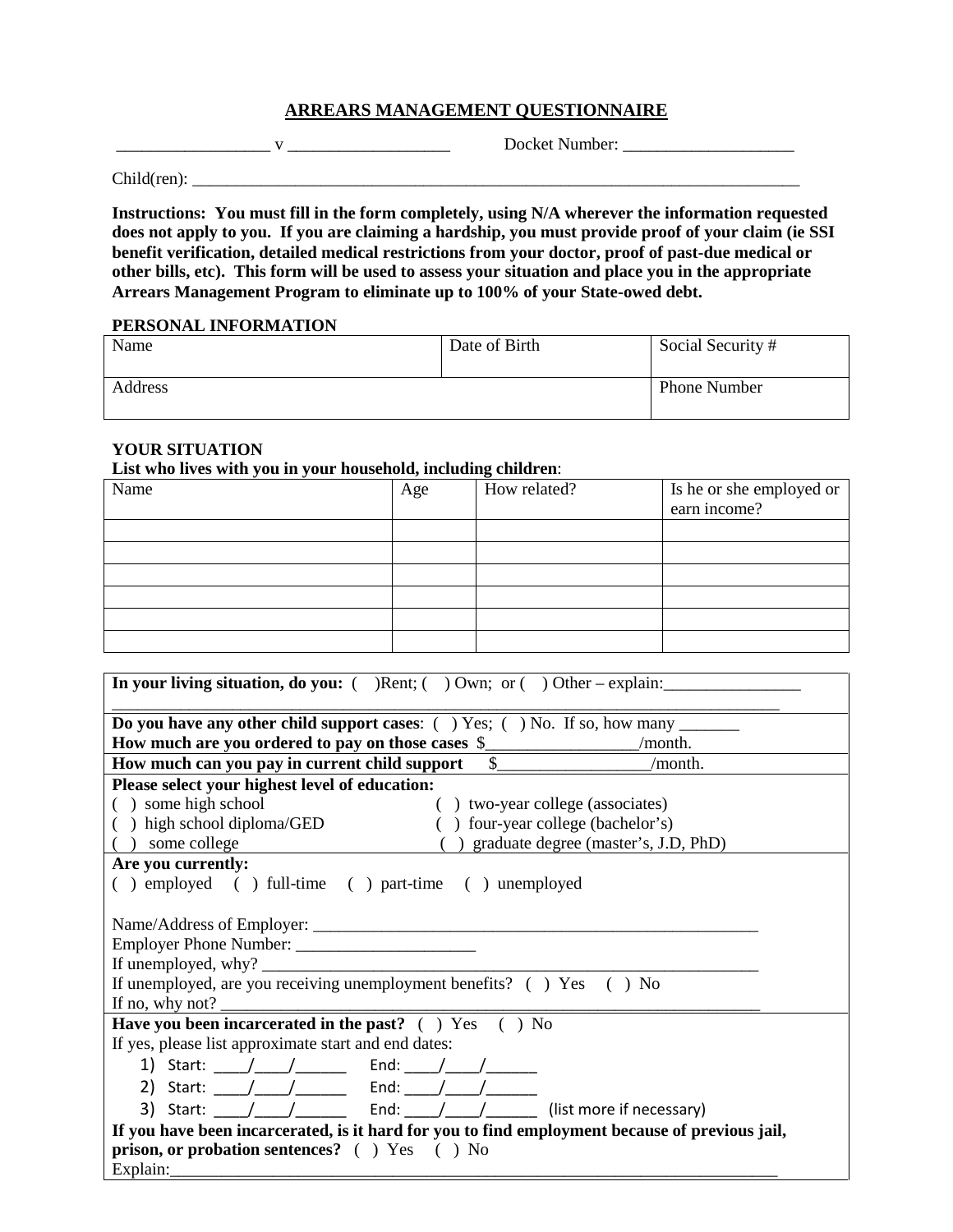#### **MONTHLY INCOME (gross before taxes):**

| Income from $Job(s)$                           | worker's compensation | Social Security                          | Veteran's Benefits     |
|------------------------------------------------|-----------------------|------------------------------------------|------------------------|
| Unemployment                                   | Pension               | Annuities                                | <b>Spousal Support</b> |
| Settlement (legal settlement, insurance, etc). |                       | Other income (source and monthly amount) |                        |

#### **AVERAGE MONTHLY EXPENSES: (your expenses/amounts you pay)**

| Rent/Mortgage          | Electric        | Cable/Satellite       | Water               |
|------------------------|-----------------|-----------------------|---------------------|
| Natural Gas/Oil        | Child Support   | Phone                 | <b>Credit Cards</b> |
| <b>Medical Bills</b>   | Car Payment     | Child Care            | Education           |
| <b>Spousal Support</b> | Insurance (all) | Other Bills (explain) |                     |

#### **ASSESTS:**

| Rental Income:                             | Rental Loan Pymt:             |                                  | Car/Truck (Make/Model):  | Car/Truck Loan Pymt: |
|--------------------------------------------|-------------------------------|----------------------------------|--------------------------|----------------------|
| Recreational Vehicle (RV, Boat, ATV, etc): |                               | Recreational Vehicle Loan Pymts: |                          |                      |
| <b>Pension Balance:</b>                    | Investment Portfolio Balance: |                                  | Total Bank Acct Balance: |                      |
| Other:                                     |                               |                                  |                          |                      |

I understand that if any of my state-owed debt is discharged because of incorrect, incomplete, or false information, the FOC may reinstate the debt forgiven. I understand based upon the information filled out in this questionnaire and supplemental documents submitted, I may be placed in a program suited to my needs. I understand that if I am placed in the CAROTS program I will be responsible to make regular monthly payments and will not be given further credits if I accumulate 3 lapsed months of payments. I understand that if I am placed in the REDUCED program I will receive notice of the amount eliminated and information as to my future payment responsibilities. **I believe the information I have provided on this form to be truthful and complete.**

\_\_\_\_\_\_\_\_\_\_\_\_\_\_\_\_\_\_\_\_\_\_\_\_\_\_\_\_\_\_ \_\_\_\_\_\_\_\_\_\_\_\_\_\_\_\_\_\_\_\_\_\_\_\_\_\_\_\_\_\_ \_\_\_\_\_\_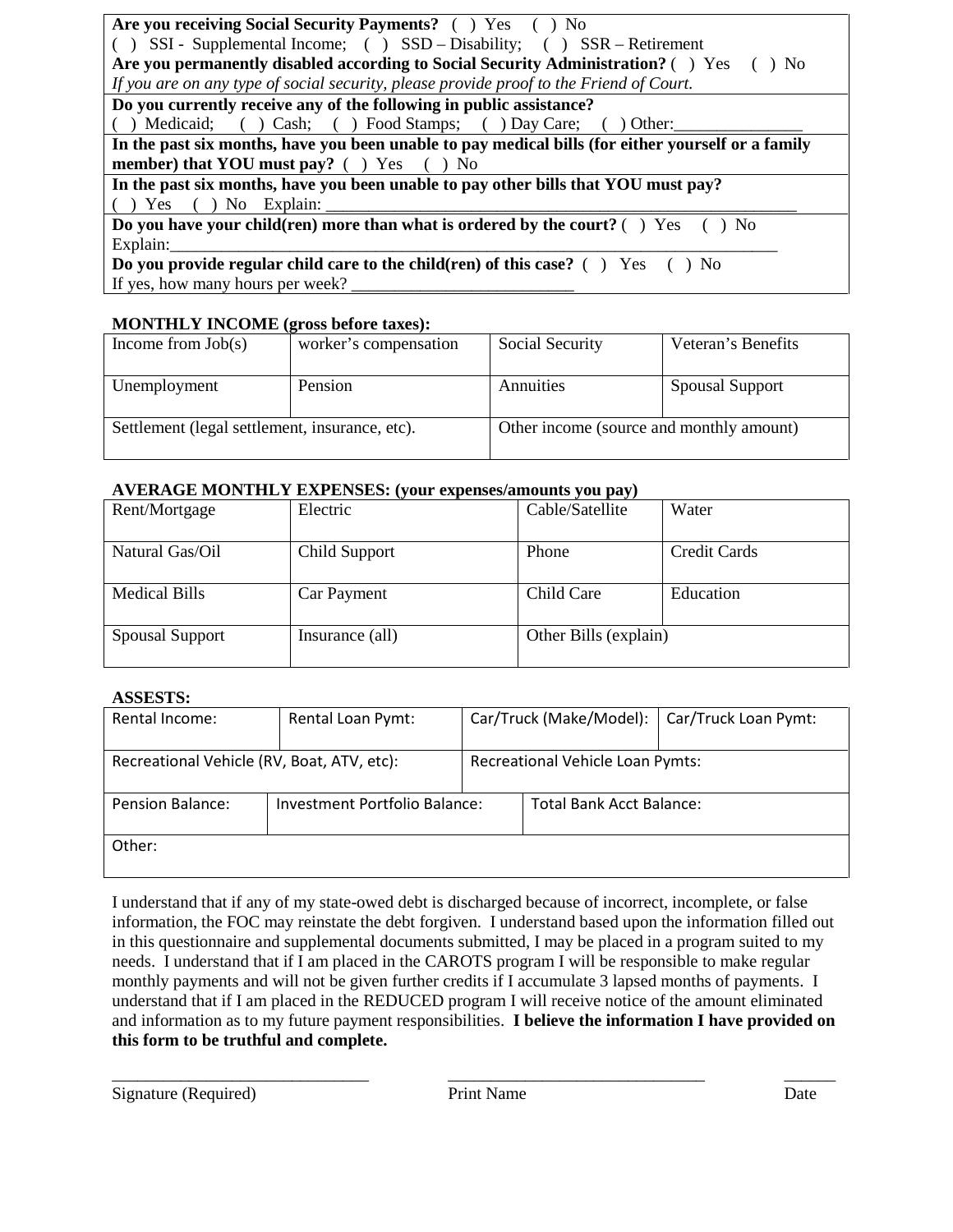## **CAROTS Registration Form**

Docket # Return this form to the Friend of Court via mail or in person. **Name: Address: Phone: E-mail: Employer: Address/Phone:**  I agree to report my employer and any change of employment through the end of this agreement. I agree to make monthly payments of  $\frac{1}{2}$  each and every month. I understand that if I do not meet the minimum payments required 3 times during the course of this agreement, the agreement will be terminated and any future credits to my State arrearages will be forfeited. I currently owe: \$ in child support arrearages owed to the State of Michigan. After signing this agreement and making my first payment, I will receive a credit of \$ (20%) As long as I continue monthly payments I will receive the following credits toward my child support arrears owed to the State of Michigan. After 3 months of payments (10%)  $\frac{10\%}{\$}$  After 6 months of payments (10%)  $\frac{20\%}{\$}$  After 18 months of payments (20%)  $\frac{10\%}{\$}$ After 1 year of payments (20%)  $\qquad$  \$ After 18 months of payments (20%) \$

I understand that after successfully completing this agreement I will receive a total credit of \$ from my child support arrearages owed to the State of Michigan, *not to exceed the total owed*.

I understand that I will still be responsible to pay any other debt on this case and any other case I may have.

**\_\_\_\_\_\_\_\_\_\_\_\_\_\_\_\_\_\_\_\_\_\_\_\_\_\_\_\_\_\_\_\_\_\_\_ \_\_\_\_\_\_\_\_\_\_\_**

**\_\_\_\_\_\_\_\_\_\_\_\_\_\_\_\_\_\_\_\_\_\_\_\_\_\_\_\_\_\_\_\_\_\_\_ \_\_\_\_\_\_\_\_\_\_\_**

**Signature Date**

**Friend of Court Approval:**

After 2 years of payments (20%) \$

**Signature Date**